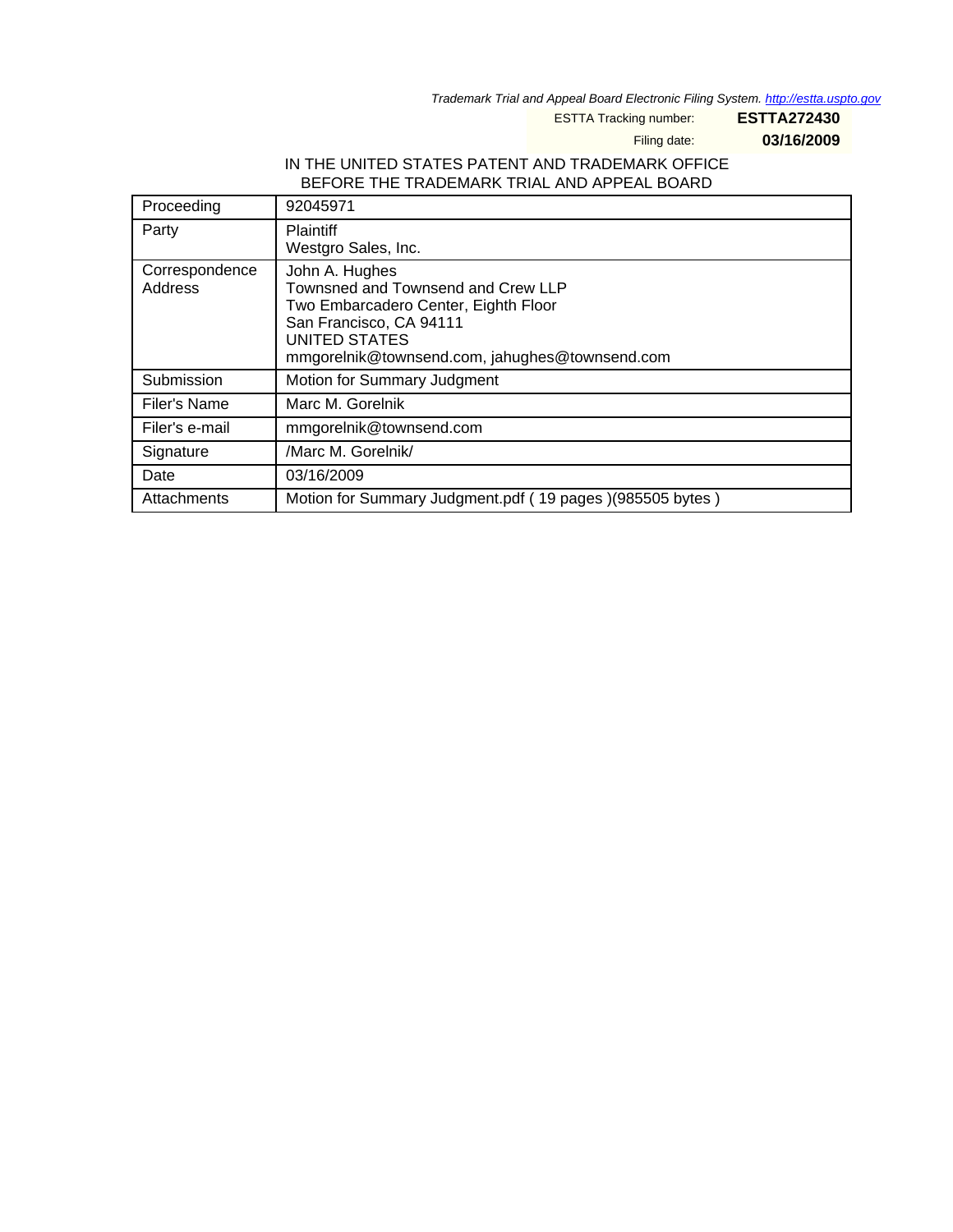### IN THE UNITED STATES PATENT AND TRADEMARK OFFICE BEFORE THE TRADEMARK TRIAL AND APPEAL BOARD

) )

)

) ) ) ) )

Registration No. 3,037,538 Issued: January 3, 2006 For: CAMPAR

WESTGRO SALES, INC.,

Petitioner,

vs.

MASTRONARDI PRODUCE, LTD.

Registrant.

) Cancellation No. 92045971

) MOTION FOR SUMMARY JUDGMENT

### I. Introduction

In 1995 an accomplished plant breeder designated Campari the plant variety name for a cocktail-sized tomato. The Campari tomato variety is widely sold in the United States, and has been since 1997. All of the United States supply of this tomato variety is grown from seed labeled with the Campari variety name. Petitioner Westgro Sales, Inc. ("Westgro") distributes much of the North American supply of seed. This variety name is generic, has always been generic, and cannot, as a matter of law, ever function as a trademark for tomatoes or tomato products. There can be no genuine dispute that the putative Campari "mark" is a generic term.

Campari is a variety name for tomatoes irrespective of past or current efforts to create trademark significance, whether by Registrant, Petitioner or others. Efforts to create secondary meaning are legally irrelevant where the term is generic *ab initio*. Aside from genericness, there are other grounds for cancellation in the Amended Petition, specifically fraud on the Trademark Office. But Petitioner specifically limits this motion to the first enumerated ground for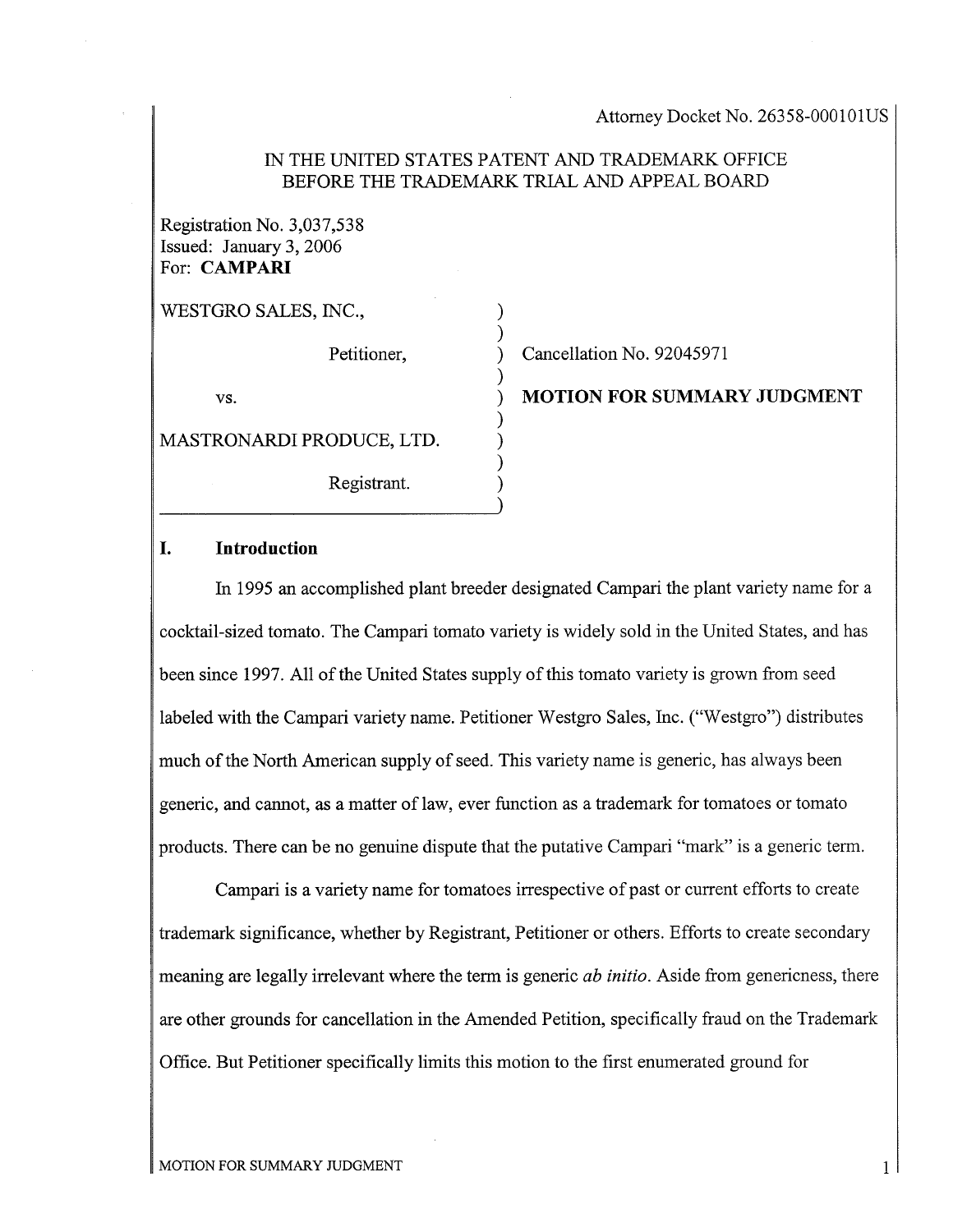cancellation: that Campari is a plant varietal name for the goods offered by Registrant (Amended Petition, 1), and therefore an unregisterable generic term for tomatoes and tomato products.

Westgro moves for summary judgment on genericness because neither the Board nor the paries need look beyond this single, readily adjudicated, dispositive issue. The interests of justice and judicial economy strongly favor summary resolution before more costly and unecessary effort goes into discovery, pretrial motion practice, testimony, briefing and oral argument.

### II. Description of the Record

The pleadings consist of the Amended Petition to Cancel and Registrant's Answers and Affirmative Defenses to the Amended Petition. No party has previously made evidence of record.

### III. Statement of the Issue

The only issue presented is whether the term Campari is a plant varietal name, and therefore an unegisterable generic term for fresh tomatoes and products made from tomatoes.

### IV. Undisputed Facts

More than fourteen years ago, the Campari tomato variety was given its varietal name by its breeder. The breeder dutifully had the Campari variety name entered on its home country's register of plant varieties and sought plant variety protection for Campari. The seed for this variety carries the Campari variety name and growers know the variety as Campari. The produce industry and academics use Campari as a plant variety name. And Registrant itself refers to Campari as a variety of tomato. Mastronardi's latter-day assertion of trademark rights in Campari arises in direct contradiction to the undisputed facts.

A. Campari Is the Variety Name Designated by the Breeder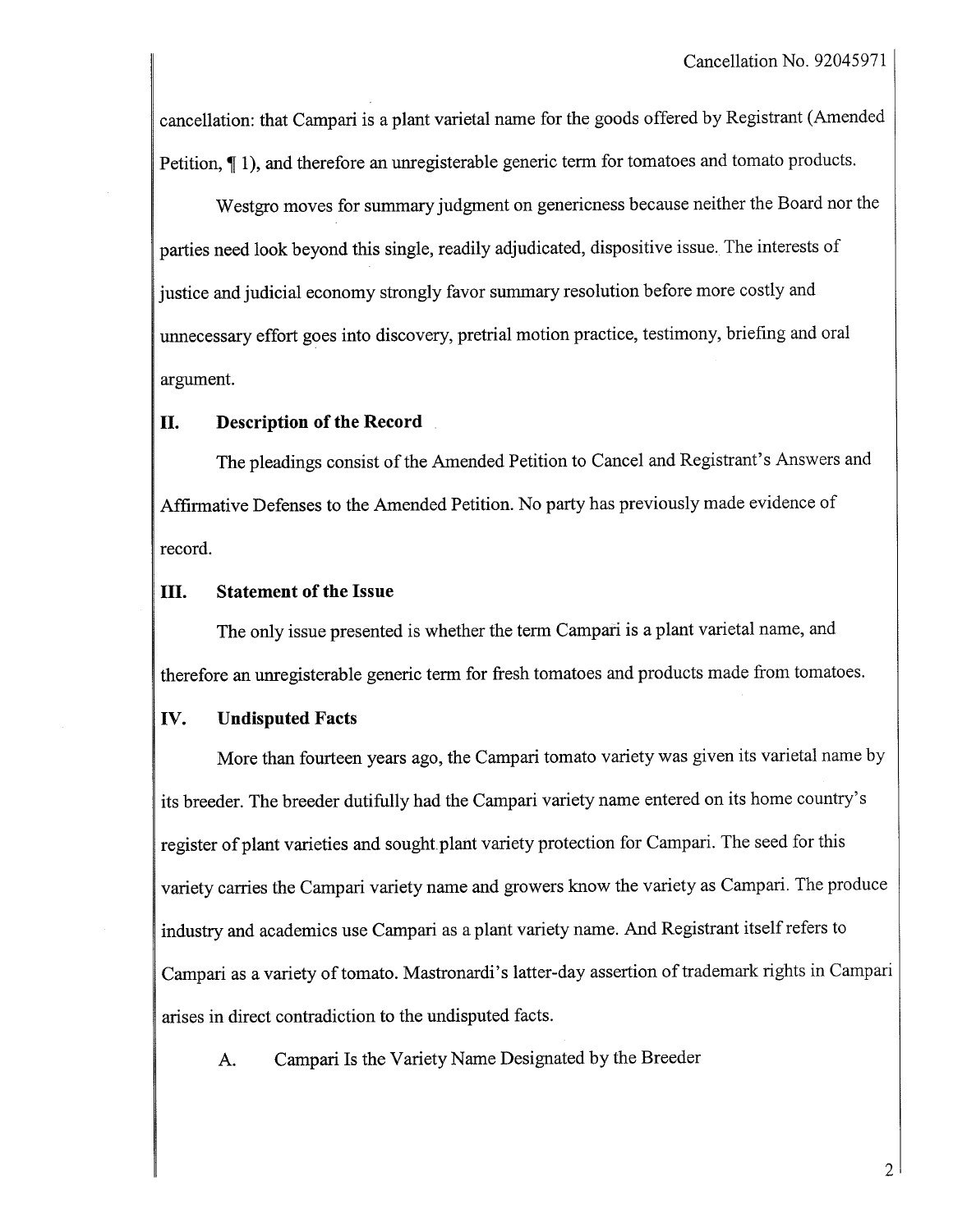Enza Zaden B.V. is a Dutch plant breeder.<sup>1</sup> Declaration of Dave Gingrich in Support of Westgro's Motion for Summary Judgment (Gingrich Decl.),  $\P$  2. On November 6, 1995, Enza Zaden Beheer B.V. applied to the Community Plant Variety Office ("CPVO") for protection of a tomato variety it denominated Campari. The application published on June 24, 1996. See CPVO Official Gazette of June 24, 1996, Tab 1 to Declaration of the President of the Community Plant Variety Office ("CPVO Decl.") The applicant subsequently withdrew the application for plant variety protection. See CPVO Official Gazette of December 15, 1998, Tab 2 to CPVO Decl.

On January 2, 1995, even before Enza Zaden sought plant variety protection for the Campari tomato, it applied to place Campari on the Netherlands Register of Plant Varieties. That registration issued on July 28, 1996. See certified copy of plant varety registration No. 27079, Netherlands Register of Plant Varieties attached as Ex. A to Declaration of Marc M. Gorelnik in Support of Petitioner's Motion for Summary Judgment ("Gorelnik Decl."). Unremarkably, the European Commission's "Common Catalogue of Vareties of Vegetable Species" lists Campari as a variety of tomato (Lycopersicon esculentum mill.) See Catalogue excerpt (page 355) attached as Ex. B to Gorelnik Decl. (marked as WEST00547 in document production).

B. The Term "Campari" is Used as a Variety Name by Mastronardi, Academia, and Throughout the Produce Industry

<sup>1</sup> Enza Zaden has never sought trademark protection, anywhere in the world, for the Campari varietal name that it chose. However, the Campari variety sold in Europe carries the "Tasty Tom" trademark. Gingrich Decl., 13. In fact, Enza Zaden proudly lists Campari as one of its best varietal accomplishments. See excerpts from book "The adventure called Enza Zaden," Id., 114 and 5 and Exs. A and B thereto.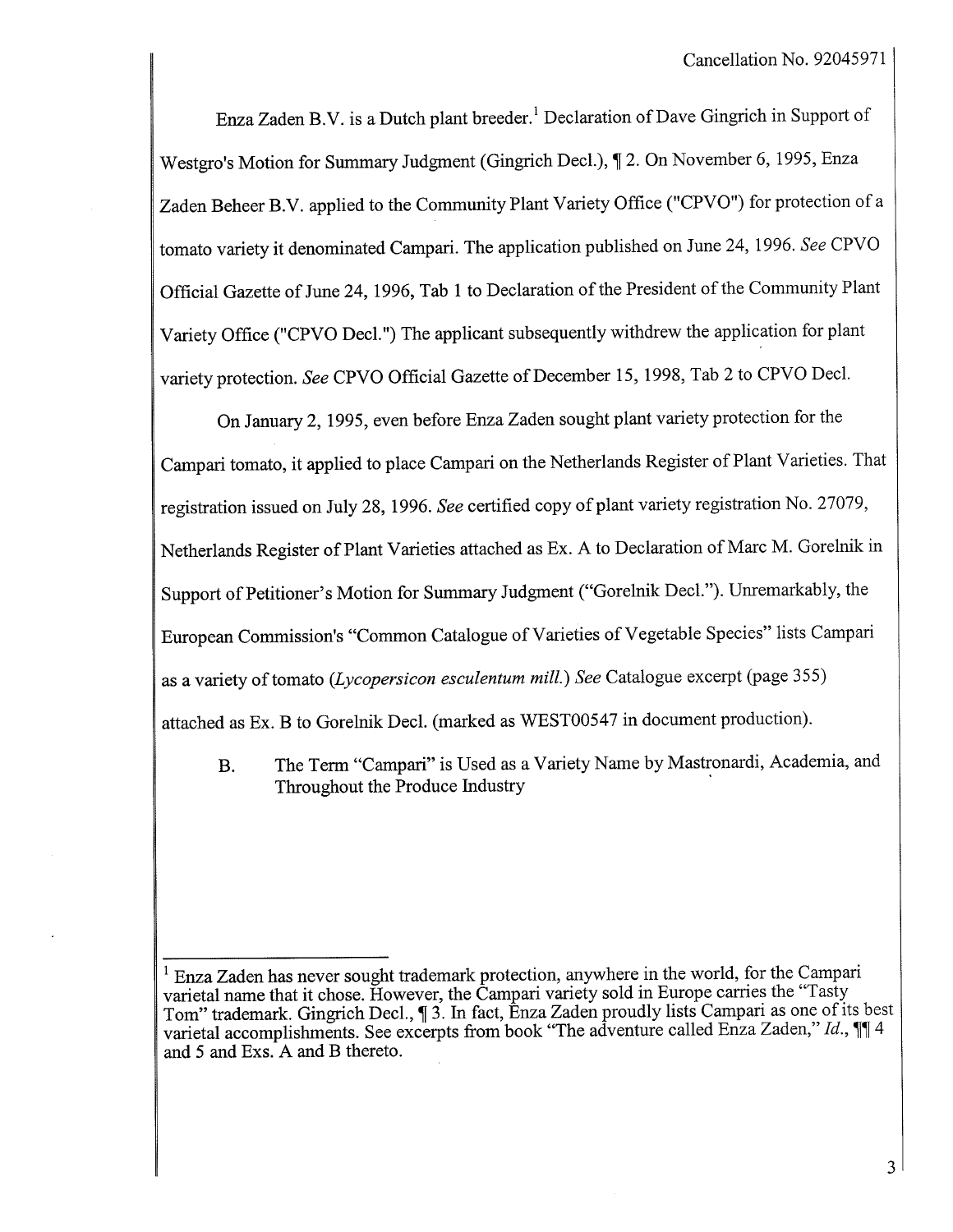Aside from its official status as a plant variety name, the term Campari is widely understood to refer to a tomato variety. Indeed, even Registrant refers to Campari as a variety when peddling its tomatoes. $<sup>2</sup>$ </sup>

> . "Campari TRUMPS other cocktail tomato vareties" is the title of an article on Registrant's website at

http://www.sunsetproduce.com/camparitomato/news/index.html. Gingrich Decl., \[ 14 and Ex. I thereto.

. "New Campari tomatoes deliver authentic tomato taste" is the title of an article on Registrant's website at

http://www.sunsetproduce.com/camparitomato/news/index.html. Id.,  $\P$  14 and Ex. I thereto.

. Mastronardi refers to Campari as a "European variety tomato" in its advertising to the produce trade.  $Id$ ,  $\P$  18 and 19 and Figures 1 and 2 thereto.

Registrant also conceded that Campari is a varietal name in various agreements it entered into with Enza Zaden, the breeder of the variety.

> . In November, 2001, Westgro and MGS Horticultural, Inc. entered into a one year agreement to provide Campari seed to Mastronardi for the 2002 crop year. The seed was provided in order to "market this variety of tomatoes in both Eastern Canada and the Eastern United States." The parties also agreed that "[t]echnical

<sup>&</sup>lt;sup>2</sup> Westgro provides exemplary articles and references to the Campari plant variety. The file history of Mastronardi's pending trademark applications for Campari contain further references. See Exs. D and L to Gorelnik Decl. An exhaustive presentation of such publications would be unnecessarily redundant because there is no need to "balance" evidence of generic varietal use against evidence of putative trademark use. The latter is irrelevant where the term is generic as a matter of law.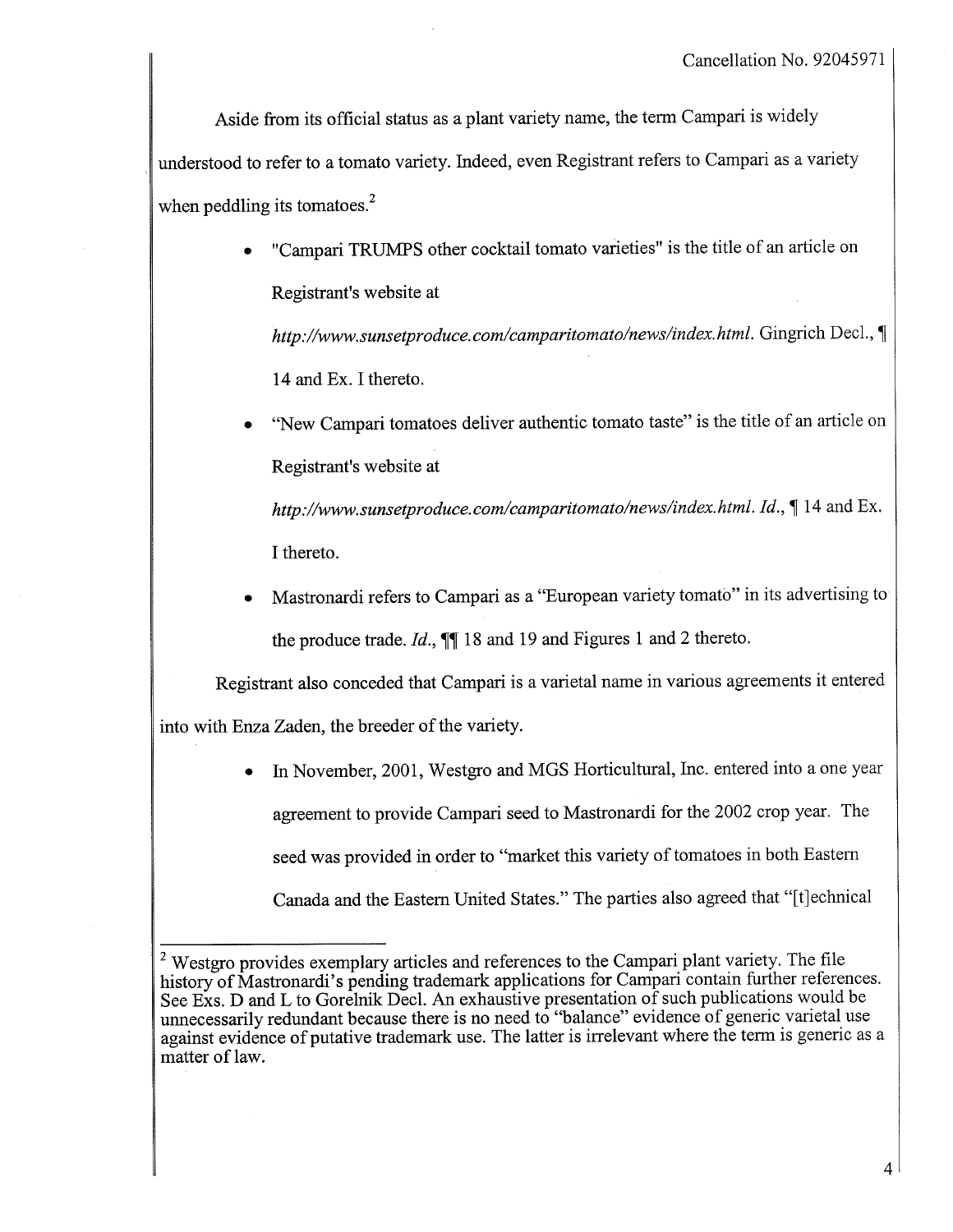assistance for the variety, to the extent it is available from Enza Seeds, will be provided to Mastronardi Produce." Mastronardi signed on to this agreement and this language. See Gingrich Decl.,  $\P$  15 and Ex. J.

- . On April 1,2005, Mastronardi entered into an "Exclusive Distribution Agreement." The paries to the 2005 Agreement, aside from Mastronardi, included Westgro, MGS Horticultural, BCHH, and breeder Enza Zaden. The 2005 Agreement referred to a "Campari-type tomato." See Gingrich Decl., ¶ 20 and EX.K.
- . Schedule B to the 2005 Agreement sets forth "the defining characteristics of a 'Campari-type' tomato.  $Id$ ,  $\P$  21. The following are the defining characteristics of a "Campari-type" tomato, including its shape, weight, color, retail presentation, and disqualifying characteristics.

Of course, academics treat Campari as a varietal name in their scholarly research:

- . The December 2005 edition of the International Journal of Food Science Nutrition published an article title "Antioxidant activities of New Zealand-grown tomatoes". The author references Campari as a tomato cultivar. Gorelnik Decl.,  $\P$  6 and Ex. E thereto.
- The Economic Research Service of the United States Department of Agriculture published an article titled "Greenhouse Tomatoes Change the Dynamic of the North American Fresh Tomato Industry." The publication states: "Campari tomatoes, a type of cocktail tomato, which is midway in size between a traditional TOV and cherry TOV, are a growing component of greenhouse supply. The seed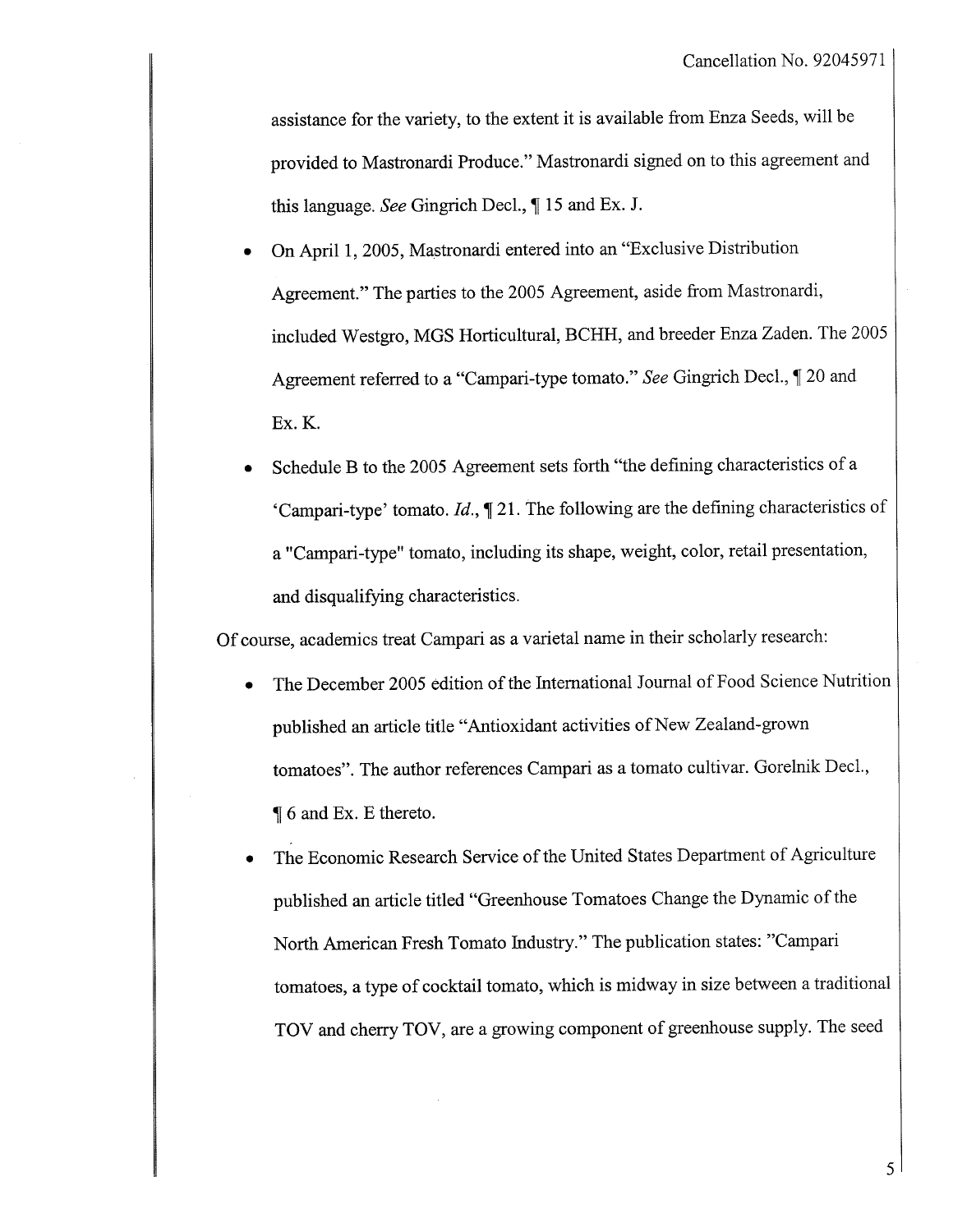company that owns the variety only licenses it to three firms." Gorelnik Decl.,  $\sqrt{ }7$ and Ex. F thereto.

. The University of Florida's Cooperative Extension published an article titled "Evaluation of Greenhouse Cluster Tomato Cultivars in Florida." The authors evaluate a number of cultivars, including Campari. Gorelnik Decl.,  $\P$  8 and Ex. G thereto. The examining attorney cited this publication in the final refusal dated August 31, 2008, but Mastronardi did not acknowledge - let alone address - the publication in the Requests for Consideration fied on March 2, 2009.

name: Newspapers and other publications of wide distribution consider Campari a plant varietal

- . The April 10, 2006 issue of the Chicago Sun-Times contains an article titled "You say tomato, I say Campari: Sweet new variety featured in 'Sopranos' a hit with customers." Gorelnik Decl., 19 and Ex. H thereto. [See letter of Protest Exhibit] The author states that "Campari ... is noticeable for... its fashionable name, which marketers hope strikes a chord with consumers the way specific varieties of, say apples, do."
- . The July 13, 2004 edition of the "National Post," a Canadian newspaper, contains an article titled "That's Campari." The article refers to the "campari" tomato, describing its defining characteristics. The author also states that "Mastronardi experimented with about 60 different varieties of seed. .. until they came upon the European campari seed." Gorelnik Decl.,  $\P$  10 and Ex. I thereto.

Distributors and retailers believe that Campari is a variety of tomato: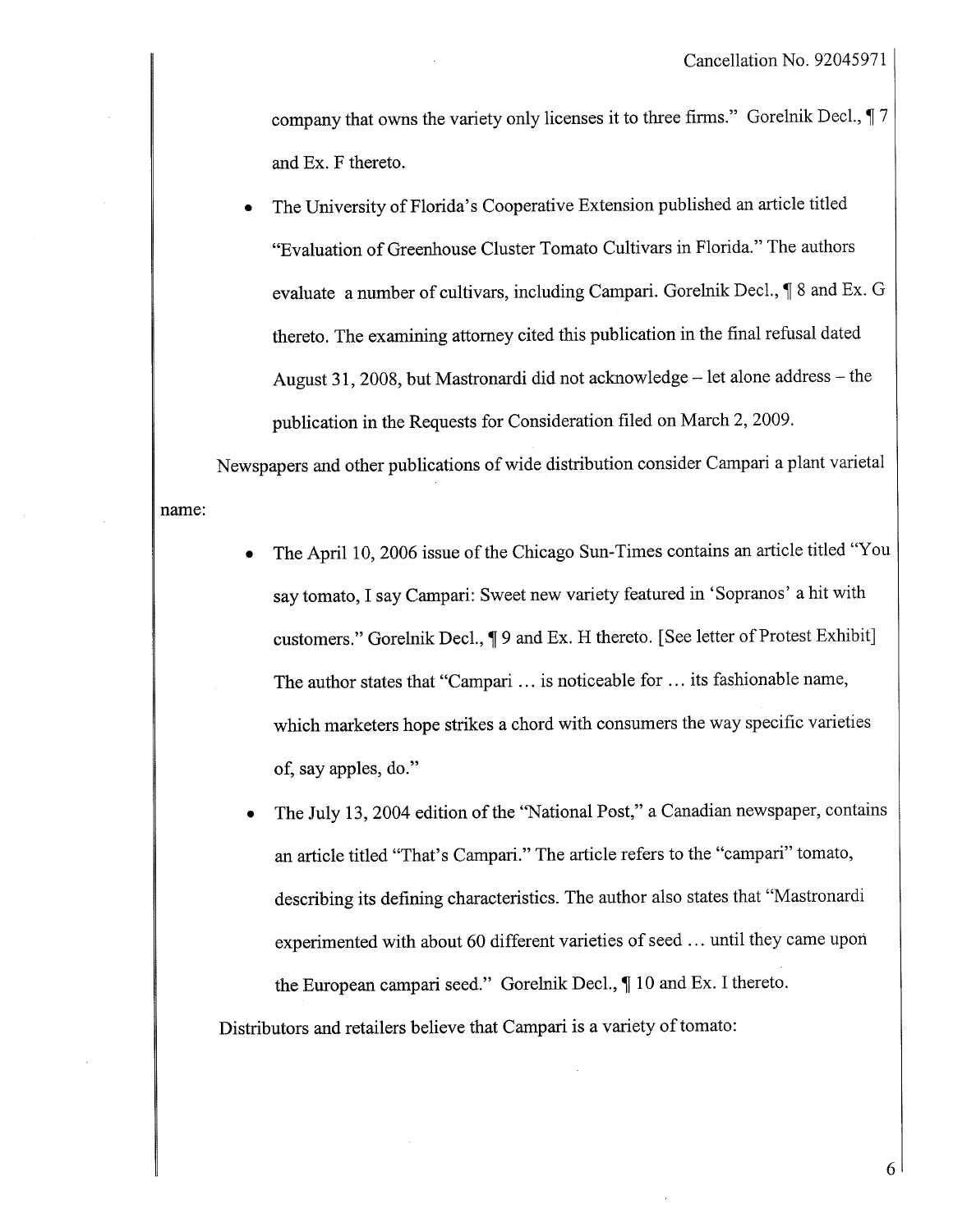. Costco Wholesale sells tomatoes of various varieties, including Campari. Not only does Costco Wholesale seem to know that Campari is a varietal name, see Ex. J to Gorelnik Decl., but the Campari tomatoes shown on their website carry the BC Hothouse brand. Gingrich Decl.,  $\P$  11. BC Hothouse is a competitor of Mastronardi. Id. Growers Windset Farms, Eurofresh and Village Farms now supply the Campari tomato variety to Costco.  $Id$ . See packaging for Campari variety, Exs. F and G to Gingrich Decl.

Westgro-distributed Campari tomato seeds have continuously been sold in the United States since 2002, but Canadian-grown Campari fruit from these seeds have been sold in the United States since 1996. Gingrigh Decl.,  $\P$  8 and 9. Westgro has multiple customers, each of which grows and distributes the Campari variety. Current customers include Windset Farms, Village Farms, and Eurofresh Farms.  $Id.$ ,  $\P\P$  9-12 and Exs. F and G. Each uses the Campari term to identify the type of fresh tomato.  $Id$ . Registrant Mastronardi is not one of Westgro's direct customers, but it started growing the Campari variety in 2001. This was after BC Hothouse had begun offering the Campari variety for sale in the United States. Gingrich Decl.,  $\P\P$  9 and 10.

C. Canadian Regulation of Growers of the Campari Variety

The British Columbia Vegetable Marketing Commission (the "Commission") establishes grower quotas according to vegetable variety and market segment. The Commission annually reviews market and grower conditions and, with the paricipation of grower representatives, makes findings and sets quotas among growers. Gingrich Decl.,  $\P$  13 and Ex. H. Pertinent to this motion for summary judgment is the Commission's recognition and treatment of Campari as a tomato variety.

> Although this product was originally introduced into the North American market by the BC industry, Campari is now only one variety of the "cocktail type" TOV's and the Commission has no control over the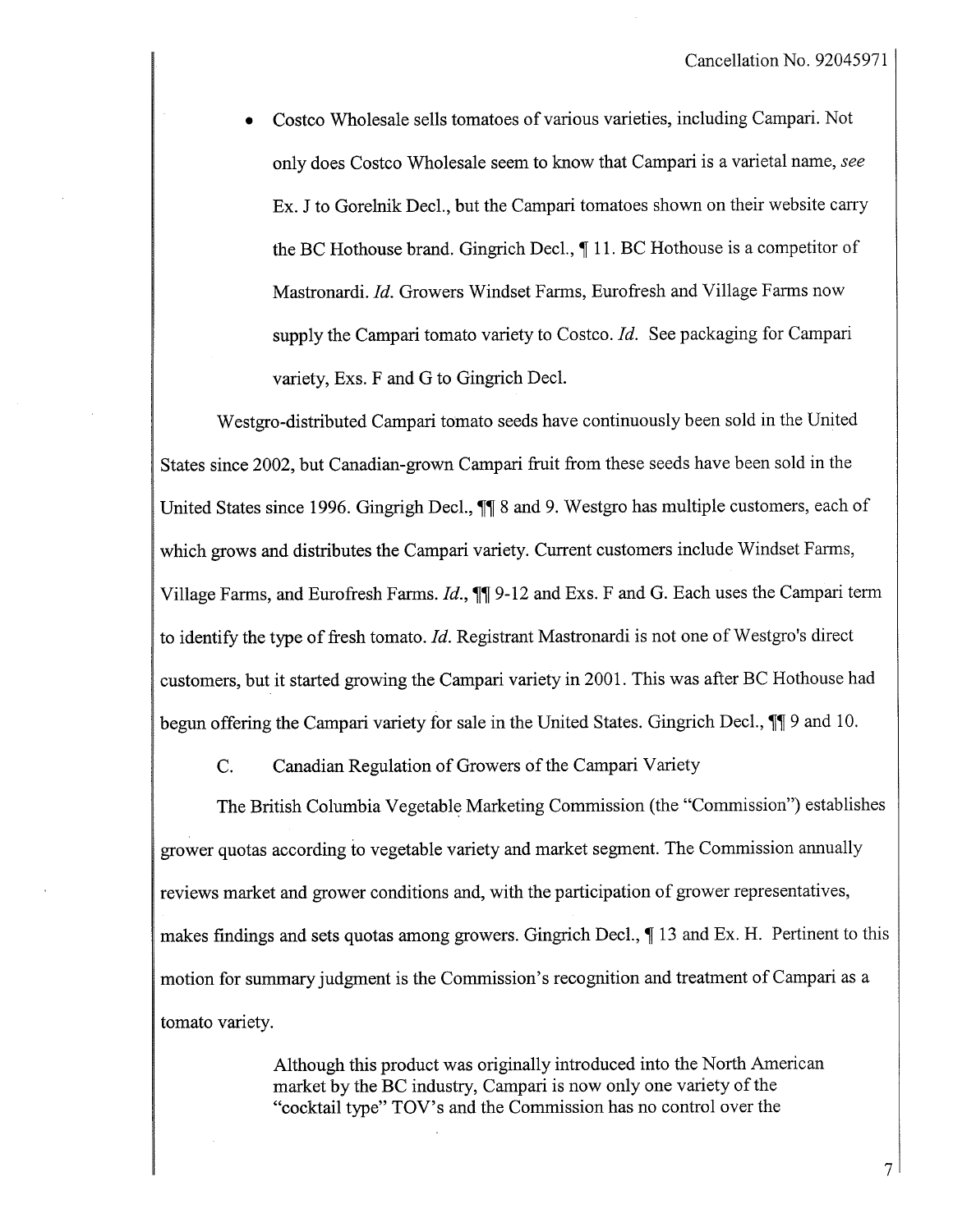allocation of the Campari seed owned by a Dutch company. This variety was once exclusively grown in BC for the North American market, but now the Commission has little influence over this highly lucrative product.

See Decision on 2004 Greenhouse Quota Transfers and 2005 Greenhouse Quota Allocations in District I & II, p. 6, Ex. H to Gingrich Decl. While the Commission's order addresses Campari production in Canada, most of that production is exported to the United States. Packaged Campari tomatoes bear the Campari variety name, regardless of which of the competing growers is the source.  $Id$ .,  $\P$  13.

D. Registrant Mastronardi Owns Two Campari Trademark Applications That Have Been Finally Refused on Grounds That Campari is a Variety Name

Mastronardi owns two pending applications to register Campari: Serial No. 78/898,558 for "salsa, hot sauce, picante sauce" (parent application) and Serial No.78/980,518 for "fresh tomatoes, raw tomatoes, unprocessed tomatoes" (child application). On January 2, 2008, prior to the division, the examining attorney refused the parent application "because the proposed mark 'CAMPARI' is a varietal name for the identified goods and as such, does not function as a mark." See January 2, 2008 office action attached as Ex. C to Gorelnik Decl. Mastronardi responded on July 2,2008 that the "name of the goods as used in the industry for the type of tomato sold under the CAMPARI brand is 'tomato-on-the-vine." See July 2, 2008 Response to Office Action<sup>3</sup> attached as Ex. K to Gorelnik Decl. The examining attorney made final on August 28,2008, the refusals to register both applications because "CAMPARI is a varietal or cultivar name for

<sup>&</sup>lt;sup>3</sup> The Response to Office Action contains a number of demonstrably false representations to the Trademark Office, particularly those that attribute a *competitor's use* of Campari – cited by the examining attorney as evidence of varietal use – to the benefit of Mastronari. Gingrich Decl.,  $\P$ 22. However, the grounds of this Motion for Summary Judgment are limited to the objective fact that the varietal name Campari is generic and unregisterable. Mastronardi's ongoing dissembling to the Trademark Office bears on its general credibility. But Mastronardi's fraud is not urged as a basis for summary judgment, so Westgro has no burden to prove Mastronardi's knowing false statements.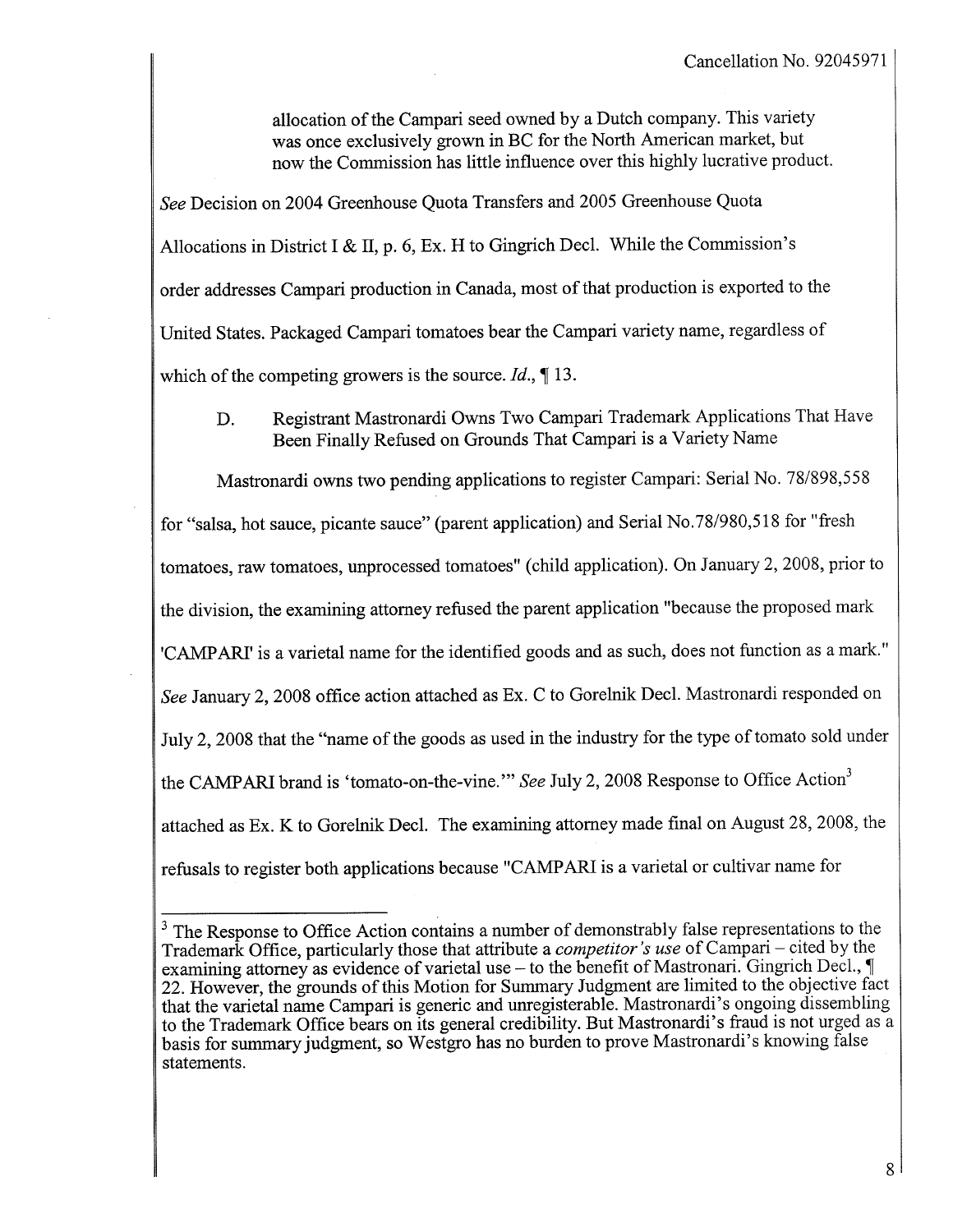tomatoes." See August 28, 2008 Office Actions in the parent and child applications attached as Exs. D and L to Gorelnik Decl. and references cited therein.<sup>4</sup> On March 2, 2009, Mastronardi filed a Notice of Appeal and Request for Consideration in both applications. Mastronardi did not address any of the references cited by the Examining Attorney. Instead, Mastronardi baselessly asserted that "there is no actual evidence the mark CAMPARI is a varietal term." See March 2, 2009 Requests for Reconsideration in the parent and child applications attached as Exs. M and N to Gorelnik Decl.

### V. Procedural History

On October 15,2003, Mastronardi fied the application that matured into the subject registration. Following prosecution, the registration issued for CAMPARI for fresh tomatoes on January 3, 2006. Westgro petitioned to cancel the registration on May 5, 2006. Rather than answering, Mastronardi moved to dismiss the petition on August 7, 2006. The Board suspended the proceeding on August 21, 2006. The parties briefed the motion, but subsequently sought to suspend the matter as they explored settlement. A negotiated resolution proved elusive. Westgro filed its Amended Petition to Cancel on October 4, 2007. Mastronardi again moved to dismiss, which the Board granted in part and denied in part on August 29, 2008. Mastronardi answered the First Amended Petition on October 28, 2008.

Following the Board's order of August 29,2008, the Amended Petition for Cancellation alleges four causes of action. These are, alternatively: (1) that Campari is a varietal name; (2) that Mastronardi is not the owner of the mark; (3) that Mastrónardi fraudulently procured the registration because Mastronardi knew that it was not the owner of a the "trademark" when it

9

<sup>&</sup>lt;sup>4</sup> Westgro incorporates the Examining Attorney's references and invites Mastronardi to do something that it has so far declined: address the references factually and with particularity.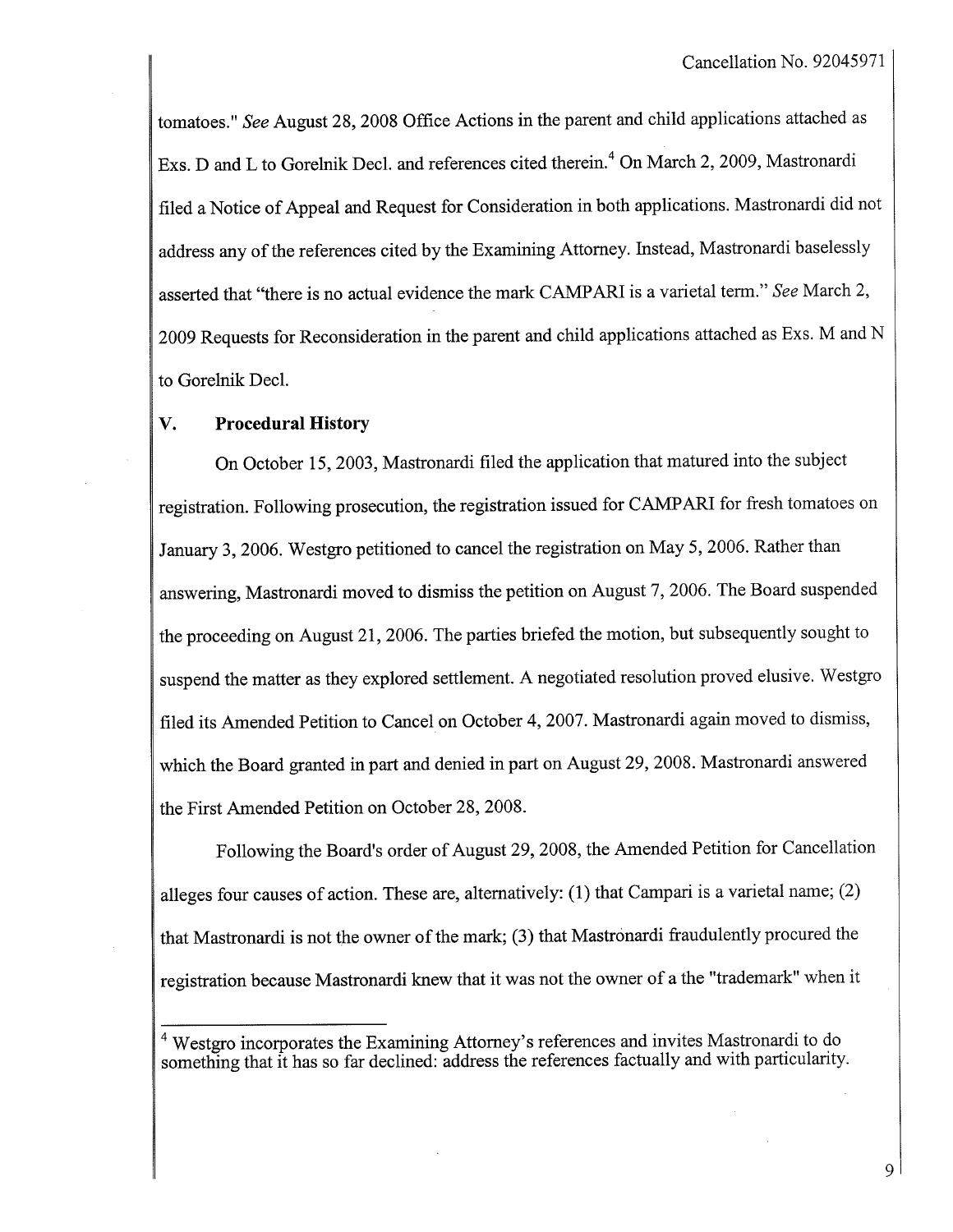fied the application; and (4) that Mastronardi fraudulently procured the registration because Mastronardi continued to prosecute the application after it again acknowledged that it did not own the trademark.

Westgro served its first set of discovery requests on Mastronardi on September 25,2008. At the same time, Westgro provided Mastronardi with a copy of the Board's standard protective order, expressing hope that the discovery process would not be impeded. See September 25, 2008 letter of Marc M. Gorelnik, Ex. 0 to Gorelnik Decl. Mastronardi did not acknowledge the protective order, let alone provide any comments or proposed revisions. On October 23, Westgro again contacted Mastronardi noting that Trademark Rule 2.116(g) imposes the standardized TT AB protective order unless the paries agree otherwise. Westgro took the position that, in the absence of any comments from Mastronardi, the standardized protective order was in place for Mastronardi's discovery responses. See October 23,2008 letter of Marc M. Gorelnik, Ex. P to Gorelnik Decl.

A few days later, on October 30,2008, Mastronardi served its written discovery responses. Mastronardi largely avoided providing any substantive information, asserting that no protective order was in place. See, e.g., Mastronardi's Responses to Westgro's First Set of Interrogatories, Ex. Q to Gorelnik Decl. Westgro initiated a meet and confer with Mastronardi by letter dated February 18, 2009. See Ex. R to Gorelnik Decl. Westgro told Mastronardi that the objections to discovery responses were inappropriate and urged that document production commence without further delay. On February 27,2009, with Westgro's responses to Mastronardi's discovery requests now due, Mastronardi finally withdrew its specious "confidentiality" objection. Mastronardi produced 191 pages, all indiscriminately marked as "confidential."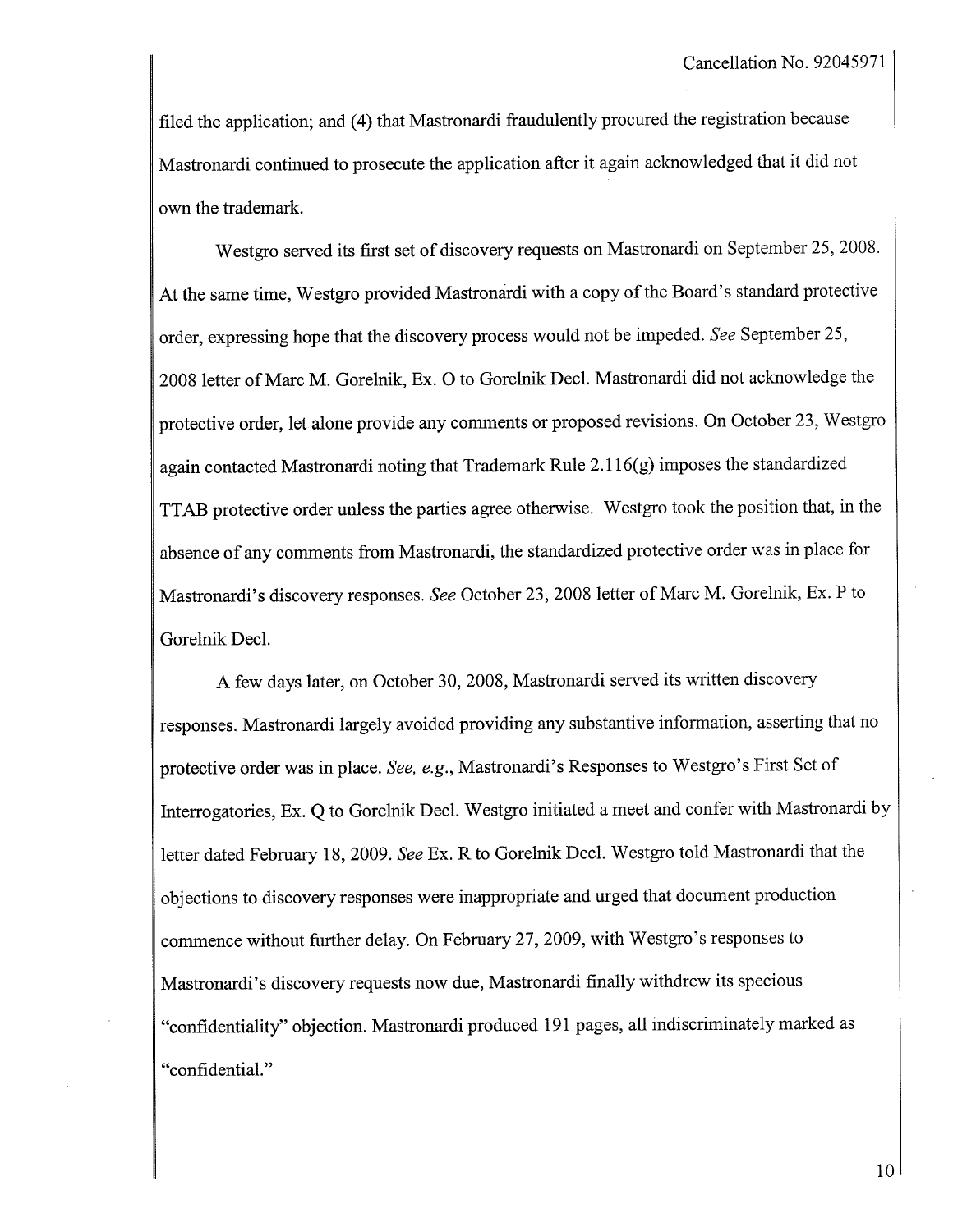Mastronardi served its own discovery requests on December 22,2008: 37 interrogatories (not counting subparts); 84 document requests; and 86 requests for admission. Following an extension of time to respond afforded by Mastronardi, Westgro timely responded to these requests on February 26, 2009. Westgro produced 1712 pages of relevant documents to Mastronardi on March 3, 2009.

### VI. Standard

Summary judgment is an appropriate method of disposing of a case in which there are no genuine issues of material fact in dispute, thus leaving the case to be resolved as a matter of law. See Fed.R.Civ.P. 56(c). A dispute as to a material fact is genuine only if a reasonable fact finder viewing the entire record could resolve the dispute in favor of the nonmoving party. See Old Tyme Foods Inc. v. Roundy's Inc., 961 F.2d 200,22 USPQ2d 1542, 1544 (Fed. Cir. 1992). In deciding a motion for summary judgment, the Board must view the evidence in the light most favorable to the nonmovant, and must draw all reasonable inferences from underlying facts in favor of the nonmovant. See id.

A party moving for summary judgment has the burden of demonstrating the absence of any genuine issue of material fact, and that it is entitled to entry of judgment as a matter of law. See Celotex Corp v. Catrett, 477 U.S. 317 1986; Sweats Fashions Inc. v. Pannill Knitting Co.  $Inc.$  833 F.2d 1560, 4 USPO2d 1793 (Fed. Cir. 1987). When the moving party's motion is supported by evidence sufficient to indicate that there is no genuine issue of material fact, and that the moving pary is entitled to judgment, the burden shifts to the nonmoving party to demonstrate the existence of specific genuinely disputed facts that must be resolved at triaL. The nonmoving pary may not rest on the mere allegations of its pleadings and arguments in response to the motion, but must designate specific portions of the record or produce additional evidence showing the existence of a genuine issue of material fact for tral. In general, to establish the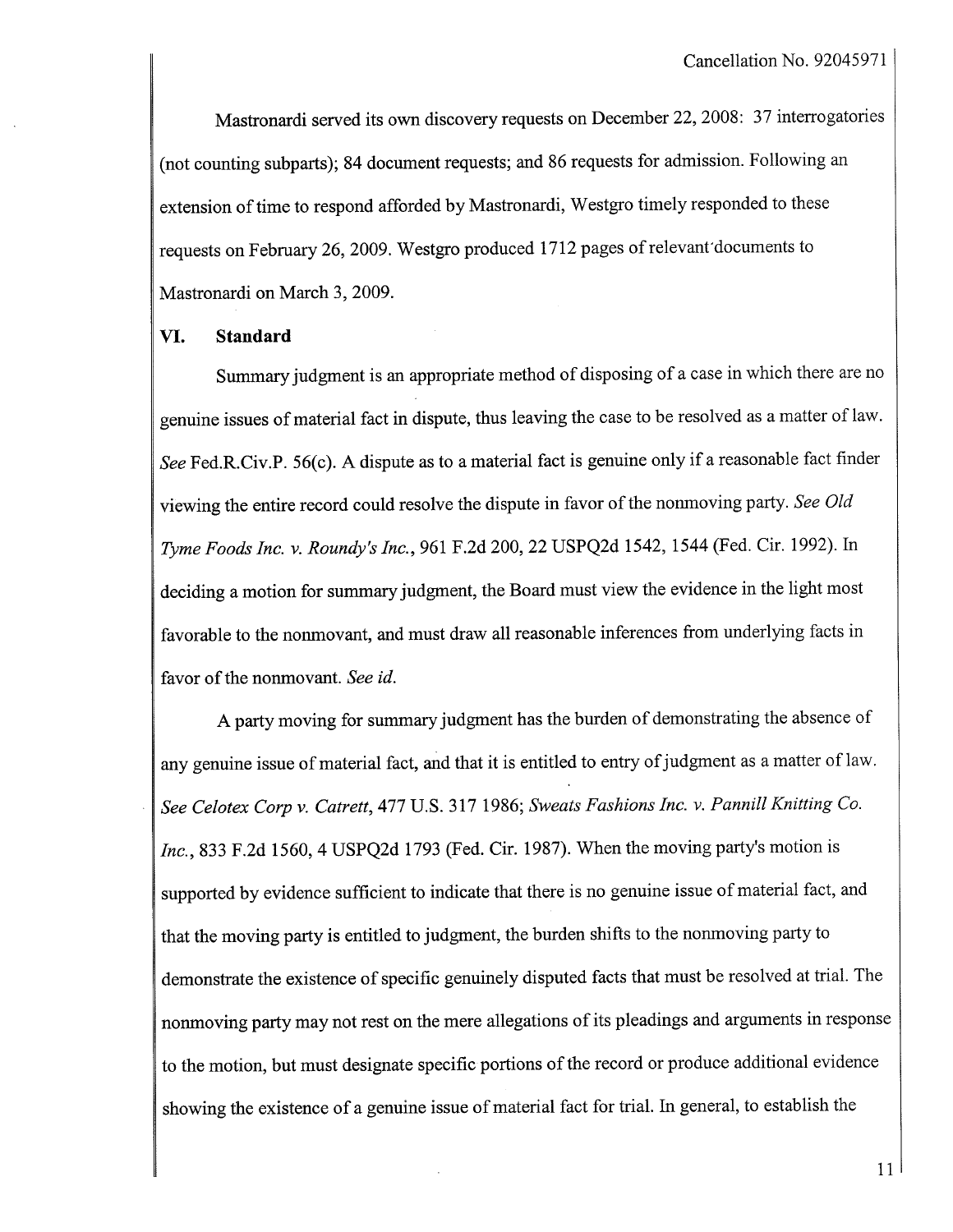existence of disputed facts requiring trial, the nonmoving party "must point to an evidentiary conflict created on the record at least by a counterstatement of facts set forth in detail in an affidavit by a knowledgeable affiant." Octocom Systems Inc. v. Houston Computer Services Inc., 918 F.2d 937, 16 USPQ2d 1783, 1786 (Fed. Cir. 1990), citing Barmag Barmer Maschinentfabrik AG v. Murata Machinery, Ltd., 731 F.2d 831, 221 USPQ 561, 564 (Fed. Cir. 1984).

# VII. Argument

As a matter of law, plant variety names are not registerable, a point that Mastronardi will not dare dispute. Campari is a plant variety name, a fact that is beyond *genuine* dispute. This fact is so uncontroversial that Mastronardi should concede the motion. But it will not. Nevertheless, the law is straightforward and the indisputable facts readily applied.

# A. Varietal Plant Names are Not Registerable

Plant varietal names are generic and unregisterable as a matter of law. In re Pennington Seed Inc., 466 F.3d 1053 (Fed. Cir. 2006). This holding is only the latest in a long line of consistent authority dating to at least Dixie Rose Nursery v. Coe, 131 F.2d 446 (D.C. Cir. 1942) ("known throughout the trade, and listed in appellant's catalog by this name. Purchasers call for it, and for no other variety, by this name."). The Trademark Office, through both the Trademark Trial and Appeal Board and the Trademark Manual of Examining Procedure<sup>5</sup>, has rigorously applied this rule. See Cohn Bodger & Sons Co., 122 U.S.P.Q. 345 (T.T.A.B. 1959) (refusing registration of the name "Blue Lustre" as a trademark for hybrid petunia seeds); In re Farmer Seed & Nursery Co., 137 U.S.P.Q. 231 (T.T.A.B. 1963) (refusing registration of the name "Chief

 $<sup>5</sup>$  "[I]f the examining attorney determines that wording sought to be registered as a mark for live</sup> plants, agricultural seeds, fresh fruits or fresh vegetables comprises a varietal or cultivar name, then the examining attorney must refuse registration, or require a disclaimer, on the ground that the matter is the varietal name of the goods and does not function as a trademark." TMEP §1202.12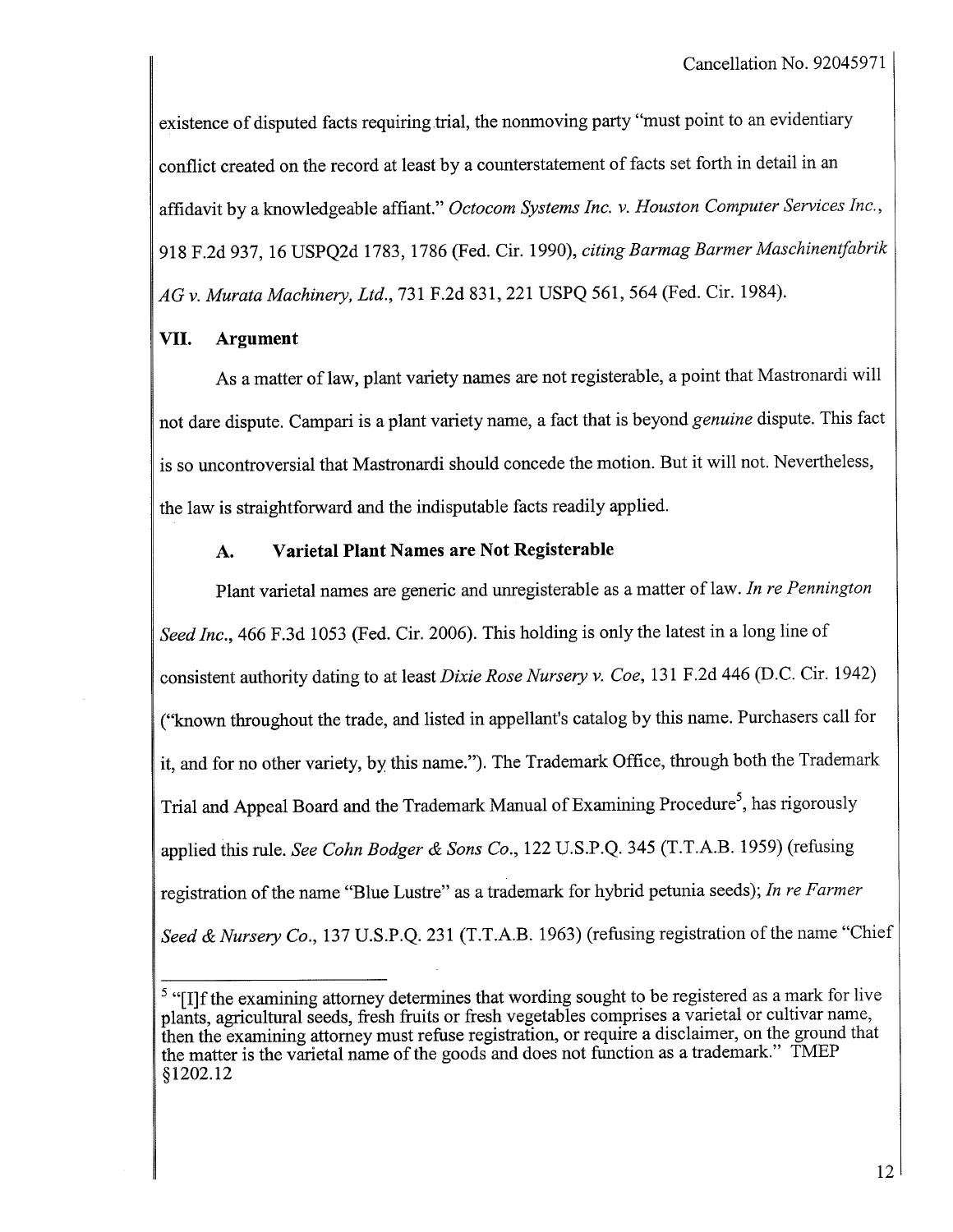Bemidji" as a trademark for a strawberry plant); In re Delta and Pine Land Co., 26 USPQ2d 1157, 1159 n. 4 (TTAB 1993). A vendor or purchaser "has to have some common descriptive name he can use to indicate that he wants one variety of apple tree, rose, or whatever, as opposed to another, and it is the varietal name of the strain which naturally and commonly serves this purose." In re Hilltop Orchards & Nurseries, Inc., 206 U.S.P.Q. 1034, 1036 (T.T.A.B. 1979) (affrming refusal to register the name "Commander York" as a trademark for apple trees).

# B. Campari is a Tomato Plant Variety

Campar's conclusive status as a tomato plant variety follows from statute, widely available publications in the United States, Mastronardi's own usage, and the breeder's own designation.

# 1. A Plant Variety Exhibits Identifable Characteristics

The United States Plant Variety Protection Act ("PVPA") defines a plant variety in specific terms and without regard to whether plant variety protection has been sought or granted in the United States:

> The term "variety" means a plant grouping within a single botanical taxon of the lowest known rank, that, without regard to whether the conditions for plant variety protection are fully met, can be defined by the expression of the characteristics resulting from a given genotype or combination of genotypes, distinguished from any other plant grouping by the expression of at least one characteristic and considered as a unit with regard to the suitability of the plant grouping for being propagated unchanged. A variety may be represented by seed, transplants, plants, tubers, tissue culture plantlets, and other matter.

7 U.S.c. Section 2401(a)(9).

Abundant, indisputable evidence demonstrates that the Campari tomato variety is distinguished by a specific shape, weight, color, and retail presentation. See, e.g., Schedule B to 2005 Agreement, Ex. K to Gingrich Decl. These characteristics differentiate the Campari variety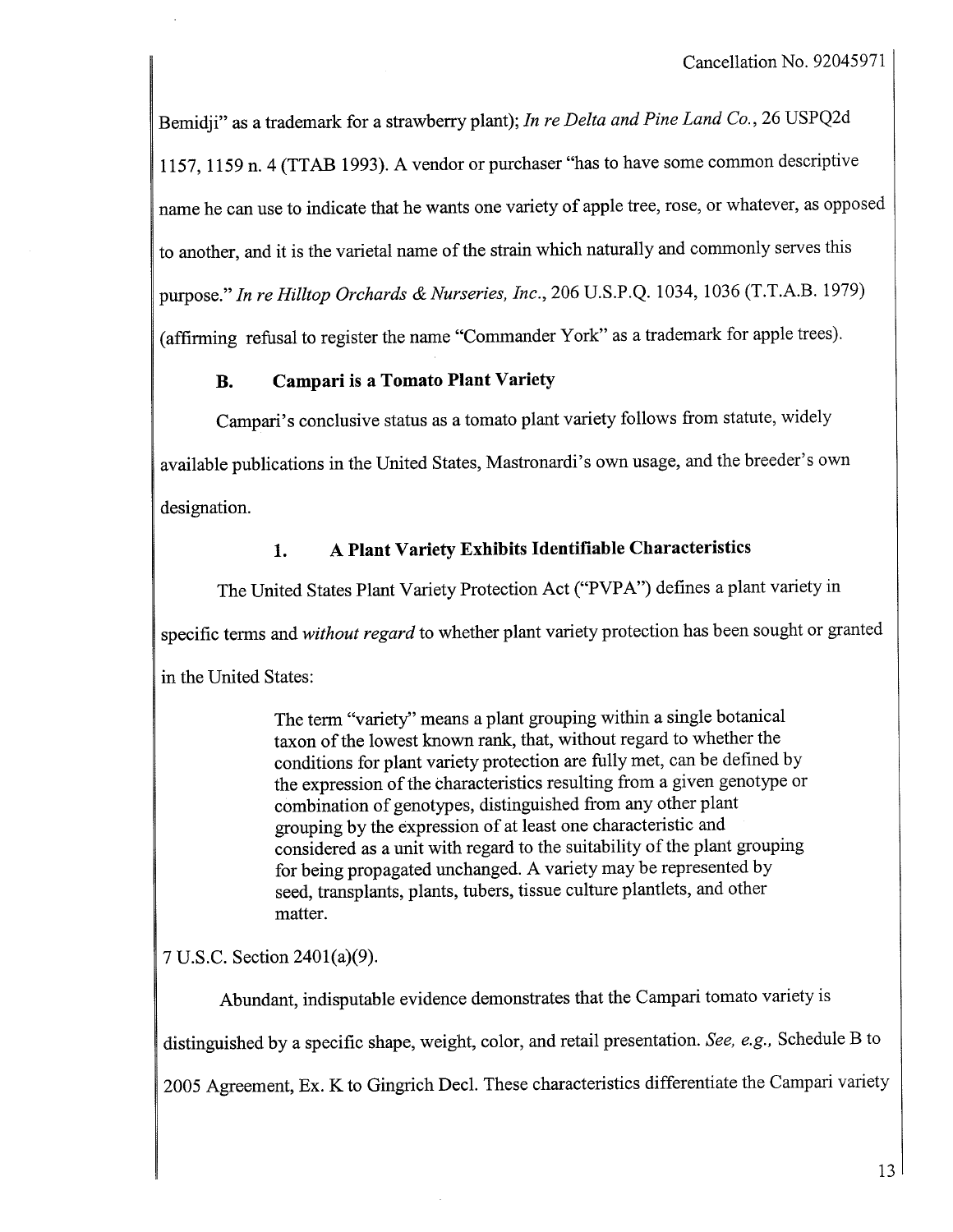from other tomato varieties and meet the legal standard for "expression of at least one characteristic." Moreover, there is no dispute that Campari tomatoes exhibit uniform characteristics and thus are "considered as a unt with regard to the suitability" of unchanged propagation.

## 2. Once a Variety, Always a Variety

The International Convention for the Protection of New Varieties of Plants ("UPOV"), of which both the United States and The Netherlands are signatories, provides that a name for a new plant variety must be designated and that that denomination will be its generic name. UPOV, Aricle 20(1), attached for the Board's convenience as Ex. S to the Gorelnik Decl. ("The variety shall be designated by a denomination which will be its generic designation. ... [N] $\circ$ rights in the designation registered as the denomination of the variety shall hamper the free use of the denomination in connection with the variety.")<sup>6</sup> See, also, In re Pennington Seed Inc., 466 F.3d 1053, 1058 (Fed. Cir. 2006).

Enza Zaden is the breeder of the Campari tomato plant variety. Enza Zaden sought plant variety protection for the Campari tomato plant variety in the European Community, specifically denominating Campari as the varietal name. See page 26 of the June 26, 1996 Official Gazette of the Community Plant Variety Office, Tab 1 to CPVO Decl. While Enza Zaden subsequently withdrew that 1995 application for protection, it had already designated Campari as the varietal name. The voluntary withdrawal of the application is legally irrelevant to this motion because the

 $6$  The PVPA provides that seeking varietal protection, "in any country, shall be considered to render the variety a matter of common knowledge" should protection be granted or the variety entered in the official register, as may apply. 7 U.S.C. Section 2401(b)(4). If protection is not granted, the variety may stil become a matter of common knowledge, although the statute does not command it. Moreover, the PVPA affords protection to a new variety provided the breeder complies with the strict statutory requirements. See, e.g., 7 U.S.C. Section 2402(a)(1)(A) (application must be made within one year of introduction to the United States).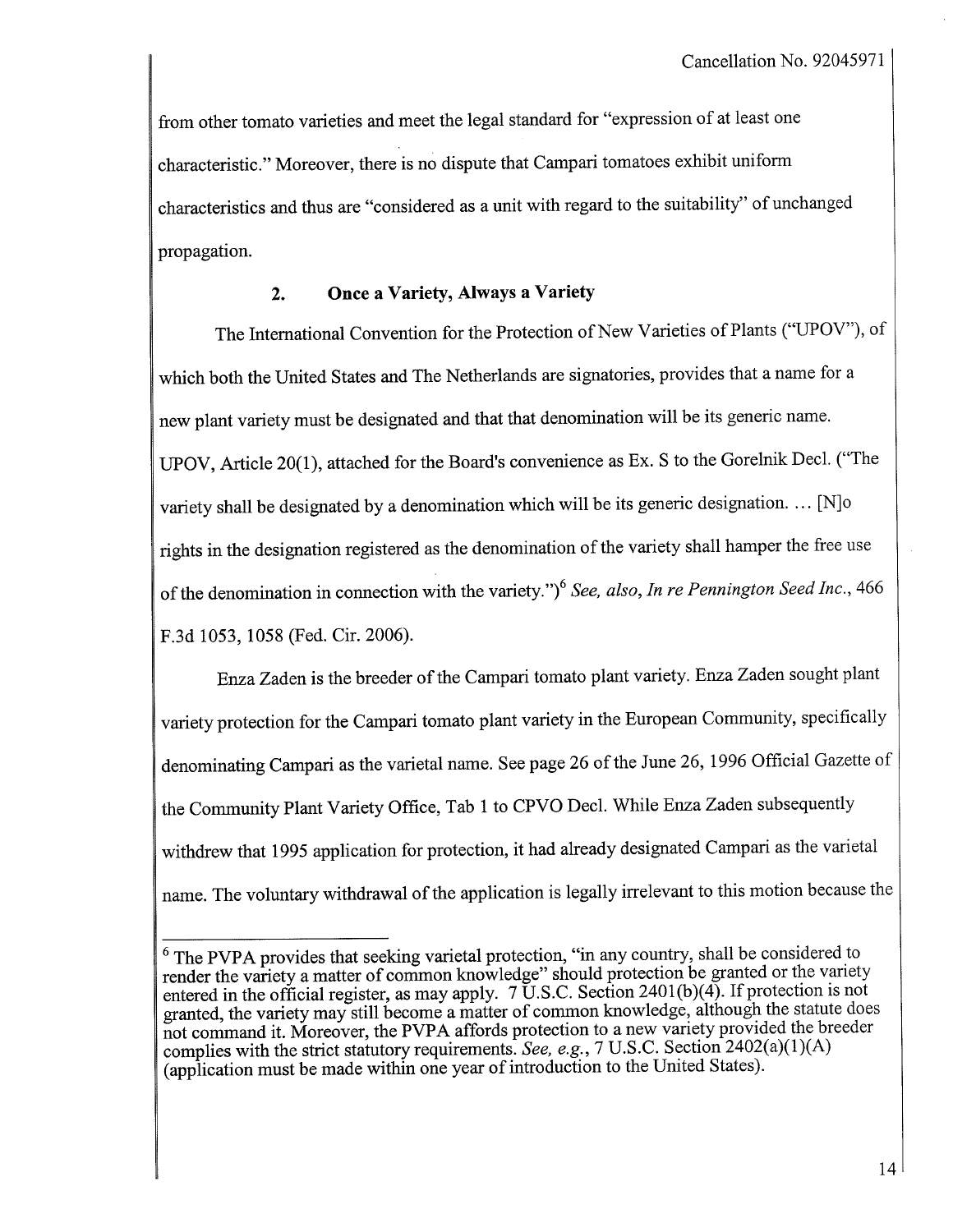PVPA's definition of variety makes clear that it does not matter "whether the conditions for plant variety protection are fully met."  $7 \text{ U.S.C.}$  Section  $2401(a)(9)$ .

The plant breeder, aside from seeking plant variety protection, also registered the Campari variety name on the Netherlands Register of Plant Varieties. See Ex. A to the Gorelnik Decl. The PVPA, the UPOV, and controlling case law make crystal clear that this registration of the Campari varietal name is dispositive of the non-registerability of Campari as a trademark. The facts and the law are unambiguous, as is Westgro's entitlement to summary judgment.

# C. Campari Appears as a Variety Name on Packaging as Required by the Federal Seed Act

The Federal Seed Act requires that varietal seeds transported in interstate commerce bear their variety name. 7 U.S.C. § 1571(a)(1). The seeds sold by Westgro are packaged by breeder Enza Zaden and bear the Campari varietal name and no other. See exemplar of packaging, Ex. D to Gingrich Decl. Mastronardi claims that Campari is a trademark and not a variety name, which raises several questions pertinent to the Federal Seed Act:

- If Campari isn't a variety name, then why does the tomato seed packaged by breeder Enza Zaden and sold by Westgro and grown by Windset Farms, Village Farms, Eurofresh Farms, and Mastronardi bear the variety name Campari as required by law?
- . If Campari isn't the variety name for the tomatoes sold as Campari, then what is the variety name and why isn't it on the seed labeling and other documentation as required by the Federal Seed Act?

Enza Zaden's use of Campari on seed packaging, in compliance with the Federal Seed Act, strongly reinforces the already obvious fact that Campari is a varietal name.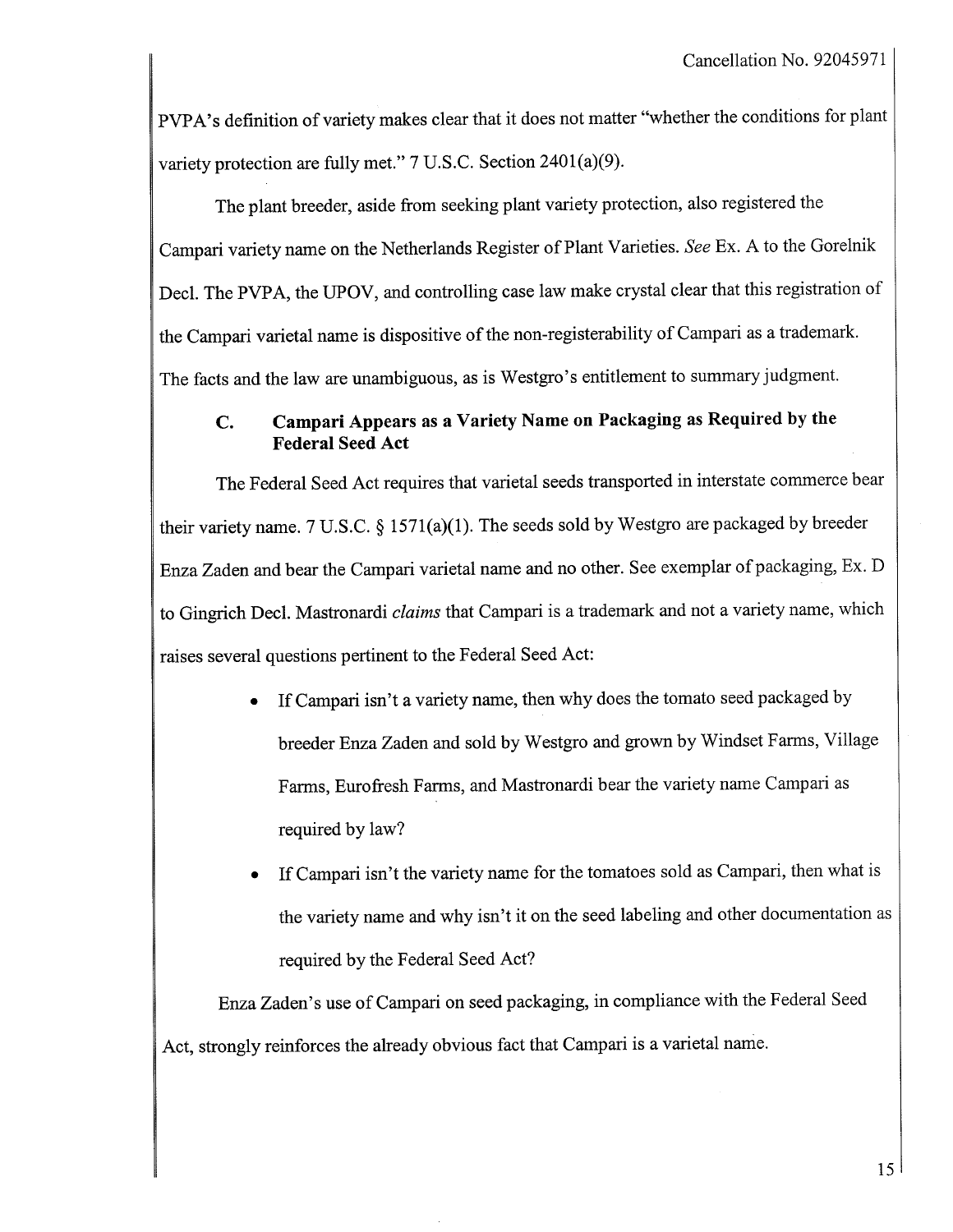### D. De Facto Distinctiveness is Not Relevant and Therefore Not Material to Summary Judgment

No amount of alleged "trademark use" by Mastronardi or anyone else can change the legally dispositive fact that Campari is a varietal name for tomatoes and thus forever generic for tomatoes and tomato products. There is no legal relevance to Registrant's alleged efforts to create trademark significance out of a varetal name. Regardless of any claim or putative evidence that Mastronardi has created de facto secondary meaning, one cannot transform an inherently generic term into a trademark. In re Northland Aluminum Prods., Inc., 777 F.2d 1556, 227 USPQ 961, 964 (Fed. Cir. 1985) (BUNDT common descriptive name for type of cake and evidence of de facto secondary meaning cannot change that result). In re Log Cabin Homes Ltd., 52 U.S.P.Q.2d 1206, 1999 WL 974144 (T.T.A.B. 1999) ("(WJe simply do not accept applicant's argument that it can obtain exclusive service mark rights in a word or term for the architectural design of a particular type of building when that word or term is a generic name for the particular type of building."); Roux Laboratories, Inc. v. Clairol Inc., 427 F.2d 823, 166 USPQ 34, 39 (CCPA 1970). Continental Airlines Inc. v. United Air Lines Inc., 53 USPQ2d 1385 (TTAB 2000) ("Even if one has achieved *de facto* acquired distinctiveness in a generic term through promotion and advertising, the generic term is still not entitled to protection because to allow protection would deprive competing manufacturers of the product of the right to call an article by its name."); and In re BOC Group, Inc., 223 USPQ 462 (TTAB 1984) (No amount of secondary meaning evidence can "rescue" a generic term.)

The Board should reject any effort to avoid summary judgment by Mastronardi's assertion of a factual dispute concerning the meaning of the term Campari. The merits of this motion may not be rebutted by proffering evidence, however dubious, that Mastronardi has tried really, really hard to create a brand out of the Campari varietal name.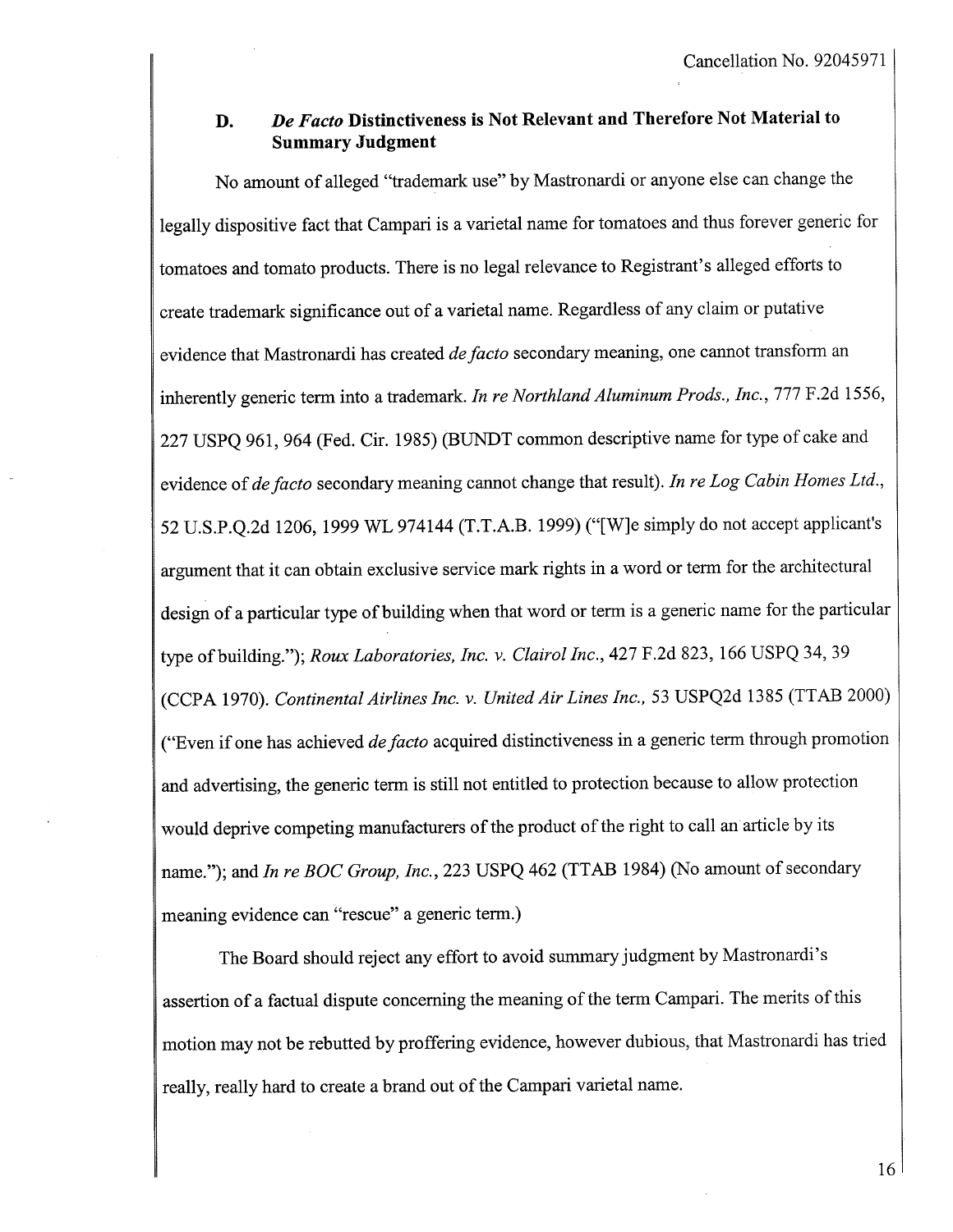While it is always distressing to contemplate a situation in which money has been invested in a promotion in the mistaken belief that trademark rights of value are being created, merchants act at their peril in attempting, by advertising, to convert common descriptive names, which belong to the public, to their own exclusive use. Even though they succeed in the creation of de facto secondary meanng, due to lack of competition or other happenstance, the law respecting registration will not give it any effect.

Weiss Noodle Co. v. Golden Cracknel & Specialty Co., 290 F.2d 845, 847 (C.C.P.A. 1961).

Paricularly galling is that Mastronardi is a late-comer to the Campari marketplace, yet asserts

proprietary rights against senior users of the generic term.

## E. Nothing Obtained in Discovery Can Transform a Generic Term Into a Trademark

Nothing in the possession, custody or control of Westgro or any third-party can change the genericness finding that is compelled here. As in the case of *de facto* secondary meaning, any putative use of Campari as a trademark – whether by Mastronardi, Westgro or anyone else – is legally irrelevant where the term was generic *ab initio*. It is absolutely true, as Mastronardi will certainly note, that Westgro formerly asserted in error that Campari is a trademark. Westgro's past use canot and does not change the inherently generic character of the Campari variety name.

Every document relied on by Westgro in this motion has previously been provided to Mastronardi. Indeed, all of the documents are either publicly available or long in Mastronardi's possession or both. No legitimate purpose would be served by continuing this action through the end of discovery, inevitable motion practice, testimony and briefing. Mastronardi will likely assert that Westgro refused to respond to certain of Mastronardi's discovery requests on grounds of irrelevance. That assertion is itself irrelevant because the petition to cancel must be granted on the basis that Campari is a generic term, a fact that is conclusively and irrefutably established without regard to any of Westgro's sales information or customer lists.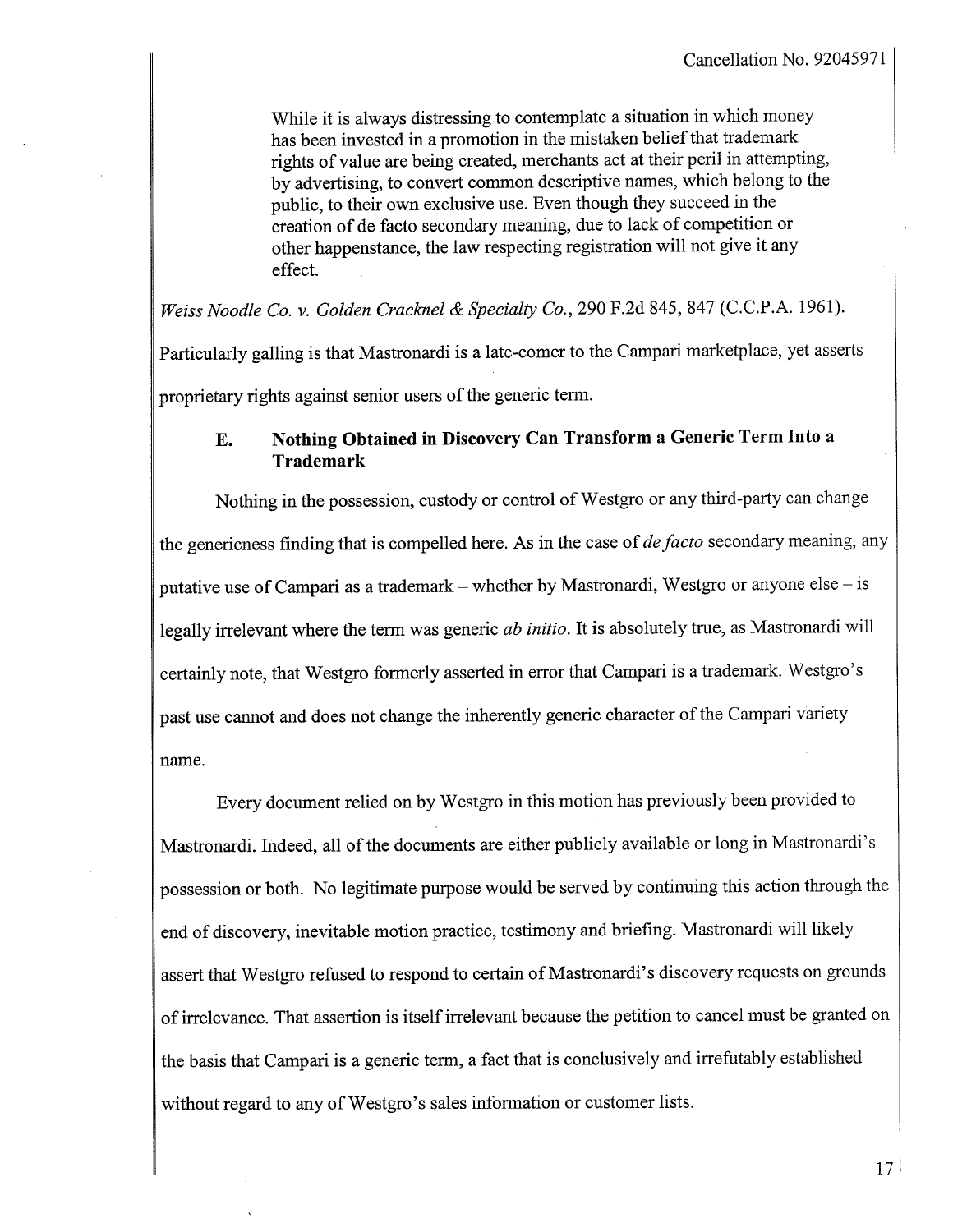### VIII. Conclusion

The issue to be decided on summary judgment is whether Campari is a varietal name. If the Board makes this finding, then the registration must be cancelled and Westgro is entitled to summary judgment. There is abundant and indisputable evidence that Campari is a varietal name. The breeder denominated Campari as the variety name in 1995. The seed has been sold by Westgro under the Campari variety name since 1996. Tomatoes of the Campari variety are offered by multiple sources. Horticultural literature recognizes Campari as a plant variety. Perhaps most damning of all are Mastronardi's own marketing efforts, which for years have touted Campari as a superior tomato variety.

No legitimate purose is served by putting off summary judgment where further discovery cannot possibly assist the Board's decision. More discovery will not change the fact that Campari is a tomato plant variety, although it may reveal that Westgro and others did not always appreciate this fact. But Westgro's past misunderstanding of the law does not aid Mastronardi. Campari has always been generic for a tomato plant variety. Petitioner respectfully urges that the Board grant this Motion for Sumary Judgment and order the cancellation of U.S. Registration No. 3,037,538 for Campari.

Respectfully submitted,

Dated: March 16, 2009

TOWNSEND AND TOWNSEND AND CREW LLP

Attorneys for Petitioner WESTGRO SALES, INC.

TOWNSEND AND TOWNSEND AND CREW LLP Two Embarcadero Center, 8th Floor San Francisco, CA 94111 (415) 576-0200 telephone (415) 576-0300 fax